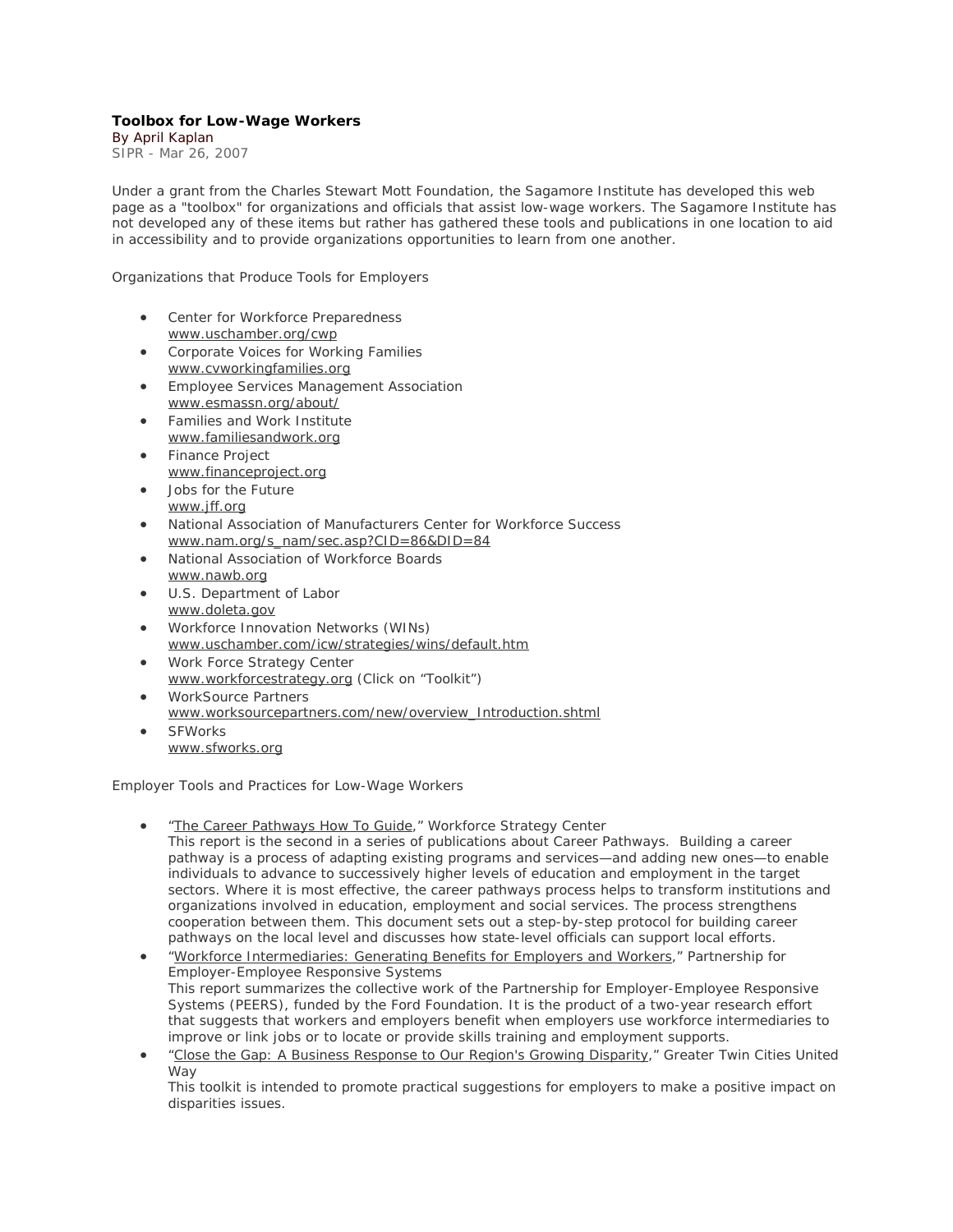• "Delivering a Local EITC: Lessons from the San Francisco Working Families Credit," Brookings Institute

This paper tells the story of the credit, now in its second year, explaining how the program worked in its first year of operation and describing lessons learned and best practices for those considering developing a similar program.

• "Employer ToolKit.com: Baltimore's Online Source for Work Support," Baltimore Workforce Investment Board This site helps visitors navigate more than 500 services to build and retain a company's workforce.

These services are made available by over 200 public and nonprofit organizations.

- "Employer Toolkit on Work Incentives," Virginia Business Leadership Network The Virginia Business Leadership Network recently published this on-line guide for employers on how federal work incentives can positively impact productivity, expand the workforce, and provide information on resources.
- "Employee Toolkit Template: Child Care Options for Small Businesses," National Child Care Information Center

This toolkit identifies the business case for employers investing in child care and includes a strategic planning outline, assessment tools to identify the child care needs of employees and existing organizational and community resources, and a worksheet that can be used to assess the costs and benefits of child care investments. It also highlights the advantages to businesses of partnering with community organizations and public agencies to improve child care. Plus, it offers several examples of successful child care public-private partnerships. The tool also highlights ways that both large and small employers can address the child care needs of their employees and their community. The toolkit also provides links to state-specific tool kits.

• "Finders, Keepers: Business Taking Action to Secure Skilled Workers," Center for Workforce Preparation

This publication shares the success stories of five Chambers of Commerce (four local and one state) that developed innovative pilot programs in workforce development.

• "Getting Connected: Strategies for Expanding the Employment Networks of Low-Income People," Public Private Ventures

PPV takes an in-depth look at employment networks and how they function for low-income job seekers; it also examines the role of employment and training organizations in expanding and improving the employment networks of their participants. In addition, the report looks at promising strategies, including profiles of four promising approaches, each exemplified by the work of a particular organization.

• "How Can Employers Increase the Productivity and Retention of Entry-Level, Hourly Employees?" Families and Work Institute

This report highlights aspects of workplace effectiveness for employers and employees.

• "Investing in Low Wage Workers: Lessons from Family Child Care in Rhode Island," Public Private Ventures

This report profiles Day Care Justice Coop, an initiative established in 1999 with assistance from the Charles Stewart Mott Foundation as part of a national, multi-site initiative focused on sectoral employment. The Coop was a membership association of family child care providers that came together to create services that supported their work and to push the state to improve the economic status of these jobs.

- "Leveraging Business and Markets for Low-Income People," Ford Foundation This publication is a compilation of examples of businesses that use core operating resources and competencies in ways that contribute to large-scale improvement in income and assets for lowincome people, while still benefiting the business itself.
- "Locally Grown: Key Strategies for Expanding Workforce Services," Public Private Ventures This report highlights the key elements that made three organizations successful and provided communities with employment and asset-building opportunities.
- "Low Wage Worker Employer Toolkit," The Council for Labor & Economic Growth This employer tool provides information on the business case for employers investing in low-wage workers, ways employers can assist their low-wage employees with child care, how to inform employees of tax credits available to low-wage workers, how employers can provide individual development accounts to their employees, and how employers can help their employees access social services.
- "Make Tax Time Pay," Center on Budget and Policy Priorities This site links to information on who is eligible for the EIC and CTC and how to claim these credits. It presents key components of successful Tax Credit Outreach Campaigns, ideas to promote the tax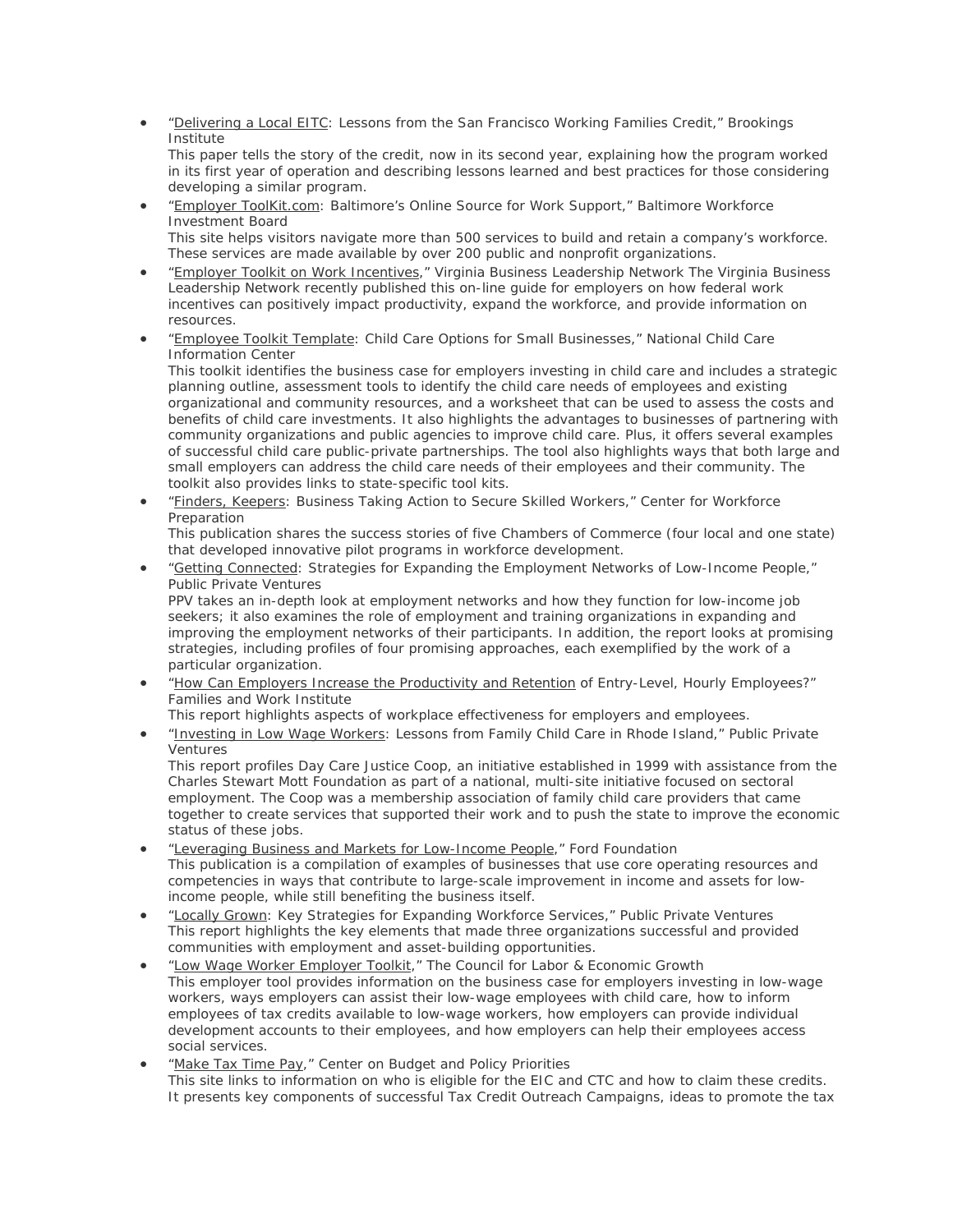credits and examples of how organizations across the country are helping communities claim the EIC and CTC. It also describes methods to connect workers to free tax filing assistance programs, asset development opportunities and information to help workers with other tax credit-related concerns.

- "Model Workplace Supports for the Lower-Wage Employee," Corporate Voices for America This is a toolkit of best practices for lower-wage employees**.**
- "Employer Guide: Speaking Out for Working Families," Corporate Voices for Working Families This guide educates employers on the federal benefits and tax credits their low-wage workers may be eligible for and how they can make employees aware of these benefits. Some programs include: Earned Income Tax Credit (EITC), Child Tax Credit (CTC), State Children's Health Insurance (SCHIP), Food Stamps, and the Low Income Home Energy Assistance Program (LIHEAP). These tax credits and federal benefits are based on income-eligibility.
- "Workplace Flexibility," Families and Work Institute This guide is for companies considering flexible work arrangements. It explains the range of flexible work options available, provides principles of working with flexibility for employees and employers, and gives a step-by-step implementation plan.
- "Kentucky's Workforce Toolkit: The Resource for Employers," Kentucky Workforce Investment Board Information is provided here about services that are available to employers who want to hire additional employees, improve the performance of their employees, find ways to finance training of current and new employees, or restructure their business. Sections include:
	- o How employers can find and hire qualified workers;
	- o Recruiting workers who match the employer's needs, including untapped populations such as youth, older workers, welfare recipients, veterans, and persons with disabilities;
	- o How training can upgrade employee skills;
	- o Strategies and programs that are available to assist communities;<br>o Economic growth, encouraging iob retention and creation by worki
	- Economic growth, encouraging job retention and creation by working with existing businesses and industry;
	- o Information on using tax credits for hiring job seekers from various target groups and on other programs to financially assist the employer and the workforce; and
	- o Information on employment and training programs that meet a variety of needs.
- "Recent Trends in the EITC," Brookings Institution
- This report provides examples of how cities have used volunteer tax preparation services rather than commercial companies to increase the use of EITC for eligible individuals and families.
- "Workforce Intermediaries: Powering Regional Economies in the New Century," Annie E. Casey Foundation

This report assesses lessons learned from three key workforce intermediaries funded by Casey. Intermediaries help advance local workforce agendas, provide funding, and bring focus to a range of stakeholders. They also support both employers and workers. This report provides insights about the importance of the intermediary approach and the qualities of organizations that can best serve in this role.

• "The Mobility Agenda New Ideas and Strategies for Low-Wage Work: National Scan Summary," Center for Community Change

This paper highlights several policies that can improve the jobs of low wage workers, including: leave and flexible work schedule policies; employer investment strategies; "democratic workplaces;" accountable development; portable retirement accounts; healthcare coverage; and wage and hour enforcement.

- "Framework for a New Safety Net for Low-Income Working Families," Urban Institute This paper conceptualizes a framework for a new safety net for low-income working families that is rooted in their most essential needs. The paper describes these families' circumstances, discusses gaps in current safety-net programs and explores possible alternative approaches to meeting families' most pressing needs. It is organized around five key goals: enabling parents to meet the needs of their family while working in lower-wage jobs, helping families overcome gaps in parental employment, supporting parents' job advancement, helping parents combine work and childrearing, and improving children's well-being and development.
- "Innovative Employment Approaches and Programs for Low-Income Families," Karin Martinson, Pamela A. Holcomb and Urban Institute This paper is designed to assist states and localities in identifying innovative strategies to promote stable employment and wage growth among low-income populations. It distills key lessons from the body of research undertaken to date and identifies innovative approaches and programs for improving the employment prospects of low-income families. The paper presents a typology of four

relatively broad employment strategies, and within each, a number of innovative approaches and